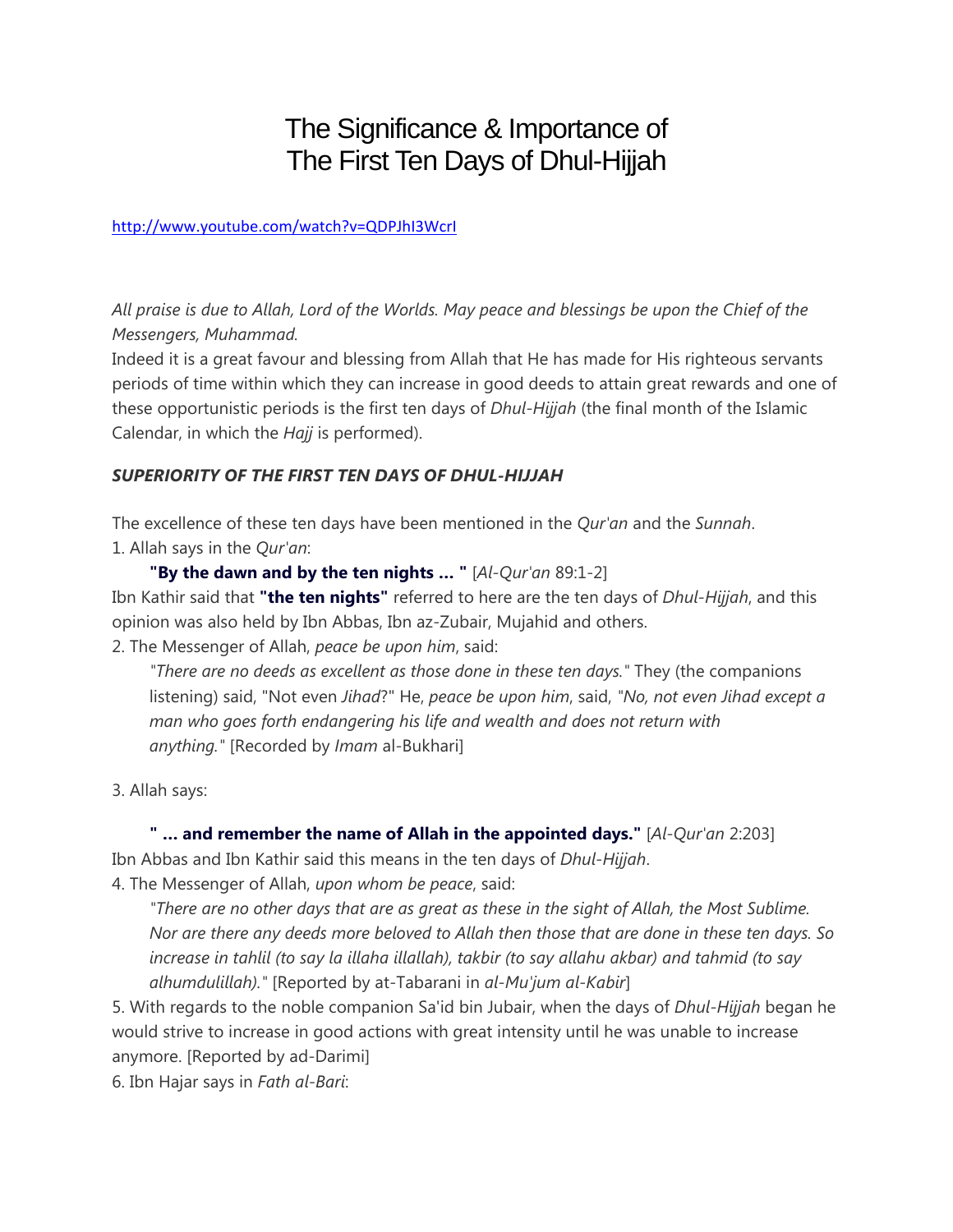"The most apparent reason for the ten days of *Dhul-Hijjah* being distinguished in excellence is due to the assembly of the greatest acts of worship in this period, i.e. *salawat* (prayers), *siyam* (fasting), *sadaqah*(charity) and the *Hajj* (pilgrimage). In no other periods do these great deeds combine."

### *WHAT ARE THE RECOMMENDED ACTS IN THESE DAYS?*

1. Prayer - It is highly recommended to perform the obligatory acts at their prescribed times (as early as possible) and to increase oneself in the superogatory acts, for indeed, this is what brings a person closer to their Lord. The Messenger of Allah, *upon whom be peace*, said:

*"Upon you is to increase in your prostration to Allah, for verily you do not prostrate to Allah with even one prostration, except that He raises you in degrees and decreases your sins because of it."* [Reported by Muslim]

2. Fasting - This has been mentioned as one of the acts of righteousness where Hanbada ibn Khalid reports on the authority of his wife who reports that some of the wives of the Prophet, *peace be upon him*, said, "The Prophet, *upon whom be peace*, would fast on the ninth of *Dhul-Hijjah*, the day of *Ashura* and three days in every month." [Recorded by Ahmad, Abu Dawud, an-Nisa'i and others]

*Imam* an-Nawawi said that fasting in these ten days is extremely recommended. 3. Saying *allahu akbar*, *la illaha illallah* and *alhamdulillah* - It is found in the aforementioned narration of Ibn 'Umar:

*"So increase yourselves in saying la illaha illallah, allahu akbar and alhamdulillah." Imam* al-Bukhari, *may Allah have mercy on him*, said:

"Ibn 'Umar and Abu Hurayrah, *may Allah be pleased with them both*, used to go out to the markets in the ten days saying the *takbir* causing the people to follow them in this action."

He also said:

"'Umar ibn al-Khattab used to say the *takbir* in his *mimbar* in Mina, whereupon the people of the mosque hearing 'Umar, would start to say the *takbir* as would the people in the markets until the whole of Mina was locked in glorifying Allah."

Ibn 'Umar used to say the takbir in Mina during these ten days and after prayers, whilst on his bed, in his tent, in his gathering and whilst walking. What is recommended is to say the *takbir* aloud due to the fact that 'Umar ibn al-Khattab, his son and Abu Hurayrah used to do likewise, *may Allah be pleased with them all*.

Strive with us O Muslims in reviving this *sunnah* that has become lost in these times and it was almost forgotten, even amongst the people of righteousness and goodness all of which is unfortunately in opposition to what the best of generations were upon (preserving and maintaining the superogatory acts).

There are a number of ways of making *takbir* that have been narrated by the companions and their followers and from these ways is the following: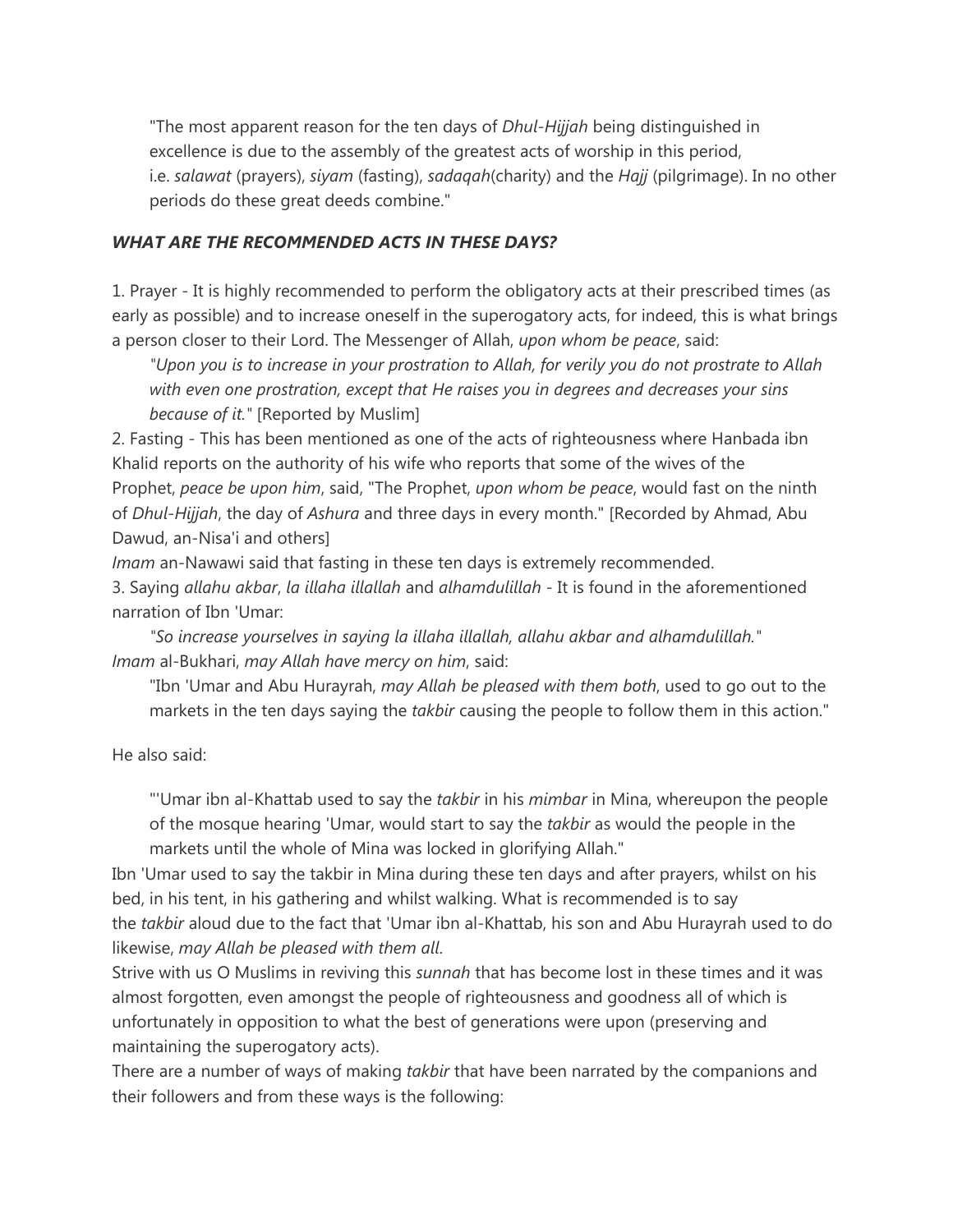- *Allahu akbar, allahu akbar, allahu akbar kabirun.*
- *Allahu akbar, allahu akbar, la ilaha illallah, wallahu akbar, wallahu akbar, wa lillahil hamd.*
- *Allahu akbar, allahu akbar, allahu akbar, la ilaha illallah, wallahu akbar, allahu akbar wa lillahil hamd.*

4. Fasting on the day of *'Arafah* - Fasting has been affirmed on the day of *'Arafah*, where it has been confirmed from the Prophet, *peace be upon him*, that he said regarding fasting on the day of *'Arafah*:

*"Be content with the fact that Allah will expiate for you your sins for the year before (the day of 'Arafah) and the year after (the day of 'Arafah)."* [Reported by Muslim]

However, whoever is at *'Arafah* as a pilgrim then fasting is not expected of him, as the Prophet, *peace be upon him*, stopped at *'Arafah* to eat.

*May the peace of Allah be upon his Prophet, the family of the Prophet and all of his companions.*

**لѧѧѧه الѧѧѧرحمن الѧѧѧرحيمبسѧѧѧѧѧم ال**

## **In The Name of Allah, Most Gracious, and Most Merciful**

## Islamic Community Center of Minnesota Masjid Al-Iman

**1429 2nd St. NE Minneapolis MN 55413**

**Assalamu 'Alaykum**

# Eid –ul-Adha Prayer

**WHEN: Tuesday, October 15th, 2013**

**WHERE: East Side Neighborhood Center**

**1700 – Second Street NE, MN55314**

**Takbeerat –8:AM ---- Prayer – 8:30AM**

**For AdditionalInformation, Please call:**